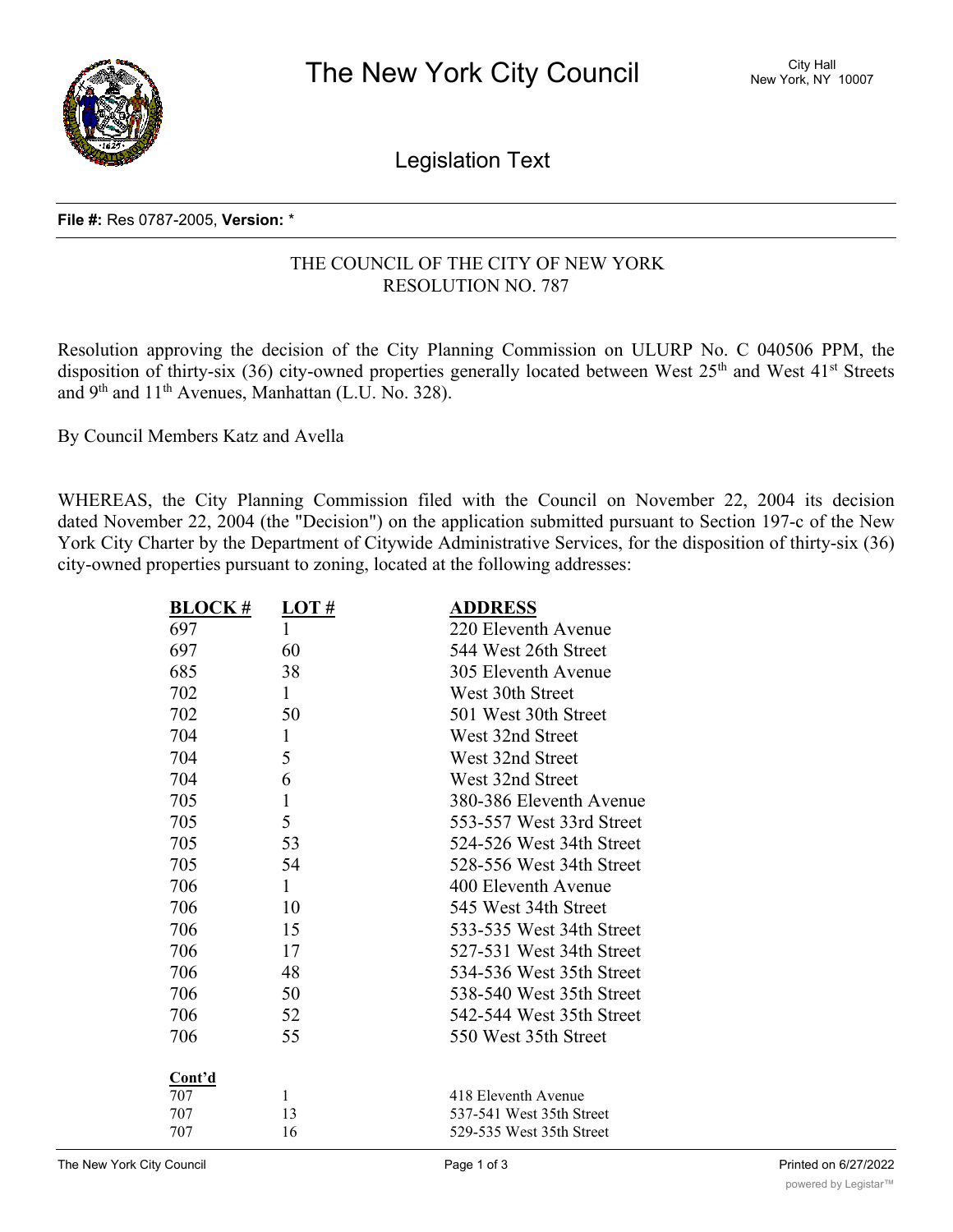#### **File #:** Res 0787-2005, **Version:** \*

| 707  | 20 | 517-527 West 35th Street |
|------|----|--------------------------|
| 707  | 51 | 524 West 36th Street     |
| 707  | 54 | 530 West 36th Street     |
| 707  | 56 | 542 West 36th Street     |
| 708  | 20 | 525 West 36th Street     |
| 708  | 46 | 518 West 37th Street     |
| 709  | 17 | 525-539 West 37th Street |
| 710  | 11 | 535 West 38th Street     |
| 710  | 20 | 519 West 38th Street     |
| 763  | 47 | 310-312 West 40th Street |
| 1051 |    | 562-574 Tenth Avenue     |
| 1069 | 29 | 537-541 Tenth Avenue     |
| 1069 | 34 | 543-551 Tenth Avenue     |

Community District 4, Borough of Manhattan (ULURP No. C 040506 PPM) (the "Application");

WHEREAS, the Application is related to Applications Numbers C 040499 (A) ZMM (L.U. No. 323), an amendment to the Zoning Map; N 040500 (A) ZRM (L.U. No. 324), an amendment to the text of the Zoning Resolution; C 040501 PCM (L.U. No. 325), site selection and acquisition of property for use as a sanitation garage and tow pound facility; C 040502 PCM (L.U. No. 326), site selection and acquisition of property for use as a public parking garage; C 040503 PQM (L.U. No. 327), acquisition of aerial easements for a pedestrian bridge; C 040504 PQM (L.U. No. 334), acquisition of property and easements for construction of a subway extension; C 040505 PQM (L.U. No. 335), an acquisition of property; C 040507 MMM (L.U. No. 329), an amendment to the City Map involving the establishment and the elimination, discontinuance and closing of streets; C 040508 MMM (L.U. No. 336), amendment to the City Map establishing a park; and 20055114 TAM (L.U. No. 357), proposed transfer of real property for construction of a subway extension;

WHEREAS, the Decision is subject to review and action by the Council pursuant to Section 197-d(b)(3) of the City Charter;

WHEREAS, upon due notice, the Council held a public hearing on the Decision and Application on December 13, 2004; and

WHEREAS, the Council has considered the land use implications and other policy issues relating to the Decision and Application;

WHEREAS, the Council has considered the relevant environmental issues and the Final Generic Environmental Impact Statement ("FGEIS") (CEQR No. 03DCP031M);

A positive declaration was issued on April 21, 2003 and distributed, published and filed, and the applicant was asked to prepare or have prepared a Draft Generic Environmental Impact Statement ("DGEIS"). A public meeting for the Draft Scope of Work for the DGEIS was held on June 6, 2003 and the Final Scope of Work for the DGEIS was issued on May 28, 2004;

The co-lead agencies prepared a DGEIS and a Notice of Completion for the DGEIS was issued on June 21, 2004. Pursuant to the SEQRA regulations and CEQR procedures, a joint public hearing was held on the DGEIS on September 23, 2004 in conjunction with the public hearing on this application (N 040500 (A) ZRM) and related items (C 040499 (A) ZMM, N 040500 ZRM, C 040501 PCM, C 040502 PCM, C 040503 PQM, C 040504 PQM, C 040505 PQM, C 040506 PPM, C 040507 MMM, C 040508 MMM); and

WHEREAS, a Final Generic Environmental Impact Statement ("FGEIS") was completed and Notices of Completion for the FGEIS were issued by the co-lead agencies on November 8, 2004.

WHEREAS, the FGEIS identified significant adverse impacts and proposed mitigation measures that are summarized in the Co-Lead Agency Findings Statement set forth in Exhibit A to the Reports of the City Planning Commission approving said application and such summary is incorporated by reference herein; and

WHEREAS, modifications of the applications adopted by the City Planning Commission in the form of changes to ULURP Applications Nos. N 040500 (A) ZRM and C 040507 MMM were considered in a Technical Memorandum of the Co-Lead Agencies, dated November 17, 2004; and